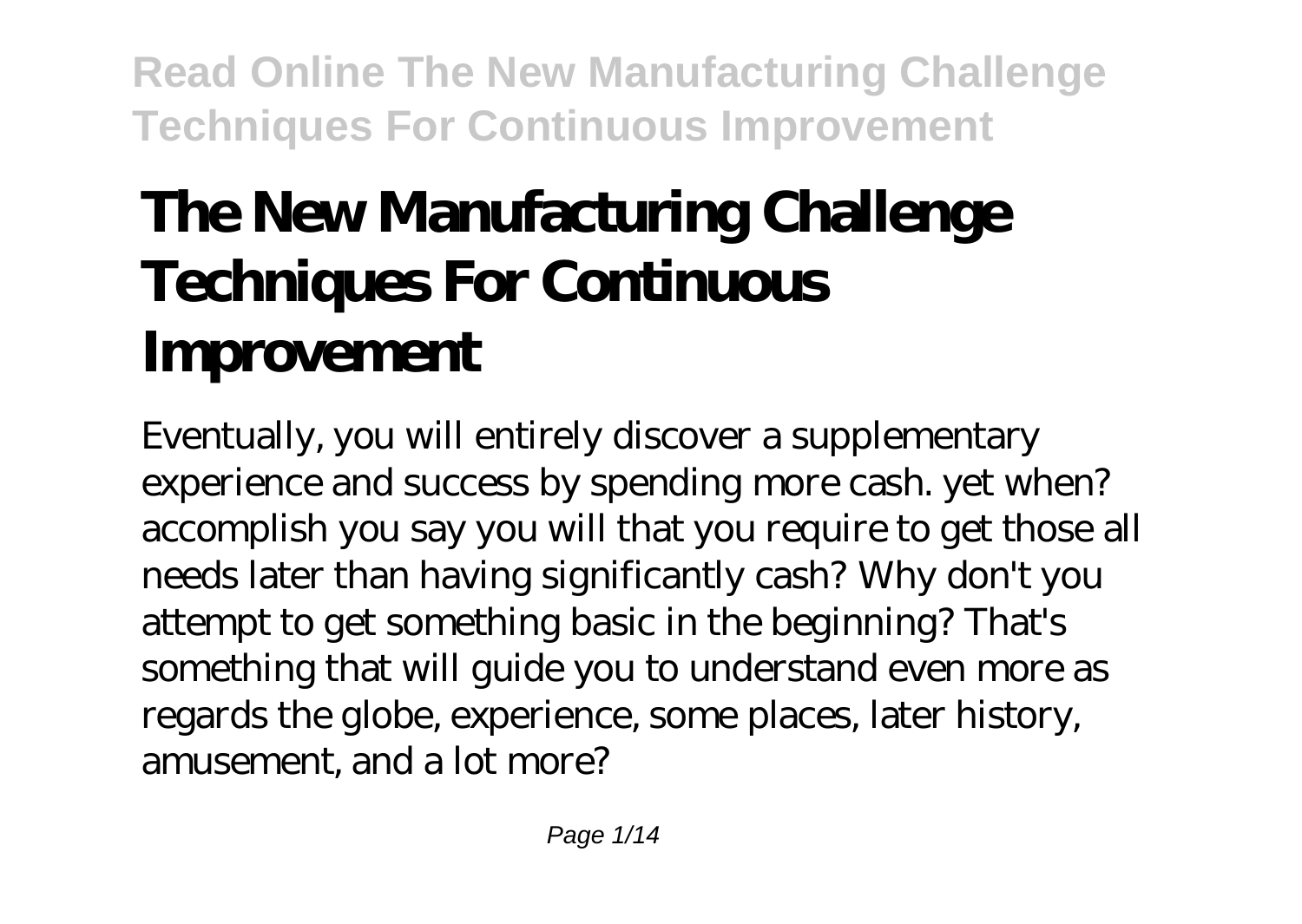It is your unquestionably own time to play a role reviewing habit. accompanied by guides you could enjoy now is **the new manufacturing challenge techniques for continuous improvement** below.

There are thousands of ebooks available to download legally – either because their copyright has expired, or because their authors have chosen to release them without charge. The difficulty is tracking down exactly what you want in the correct format, and avoiding anything poorly written or formatted. We've searched through the masses of sites to bring you the very best places to download free, high-quality ebooks with the minimum of hassle. Page  $2/14$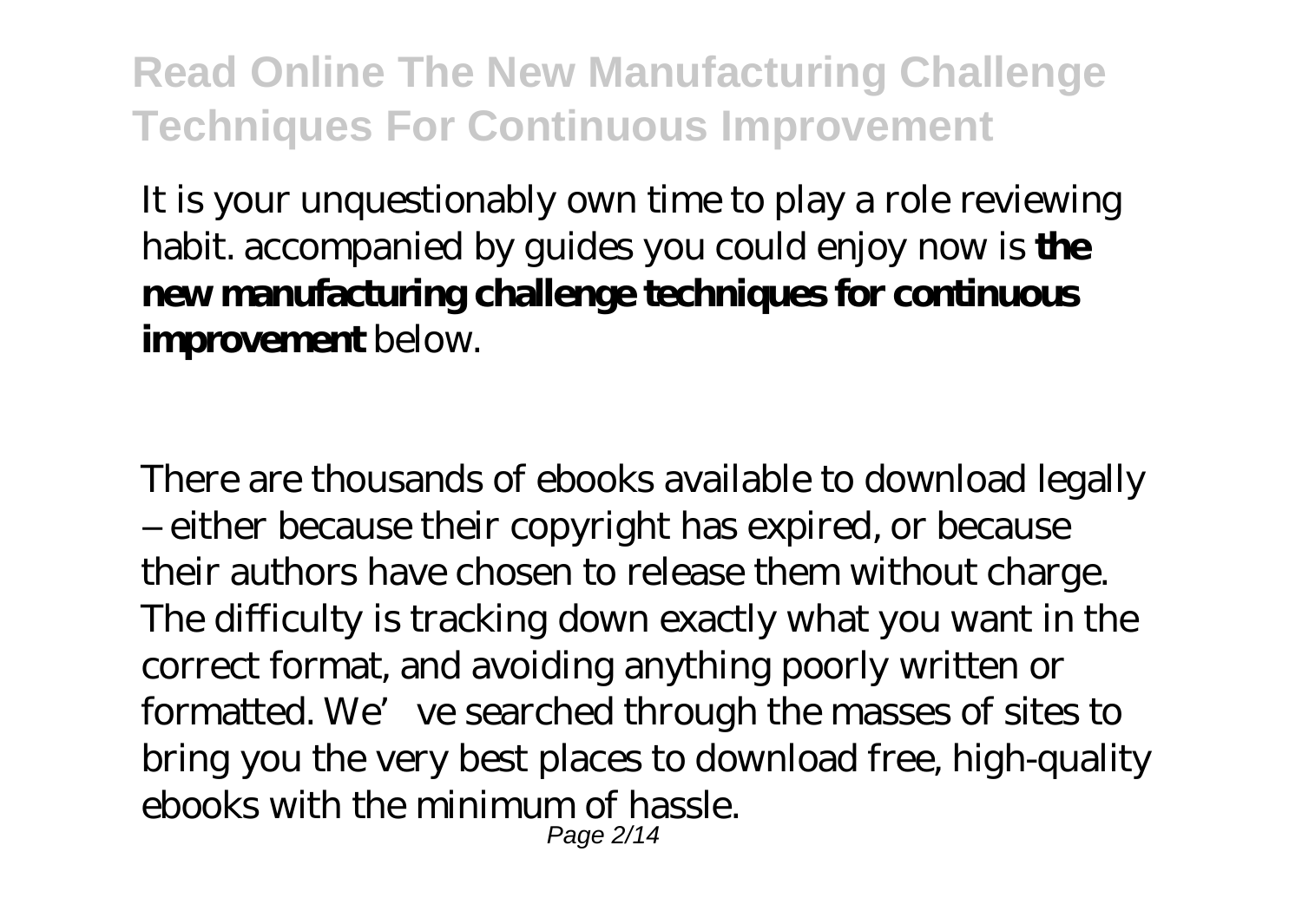#### **ENERGY STAR Commercial Buildings | ENERGY STAR makes it ...**

3D printing, or additive manufacturing, is the construction of a three-dimensional object from a CAD model or a digital 3D model. The term "3D printing" can refer to a variety of processes in which material is deposited, joined or solidified under computer control to create a three-dimensional object, with material being added together (such as plastics, liquids or powder grains being fused ...

#### **Reliance Industries Limited**

#7 Innovative Ways to Improve Capacity Utilization Capacity utilization has always been a challenge for any new capacity Page 3/14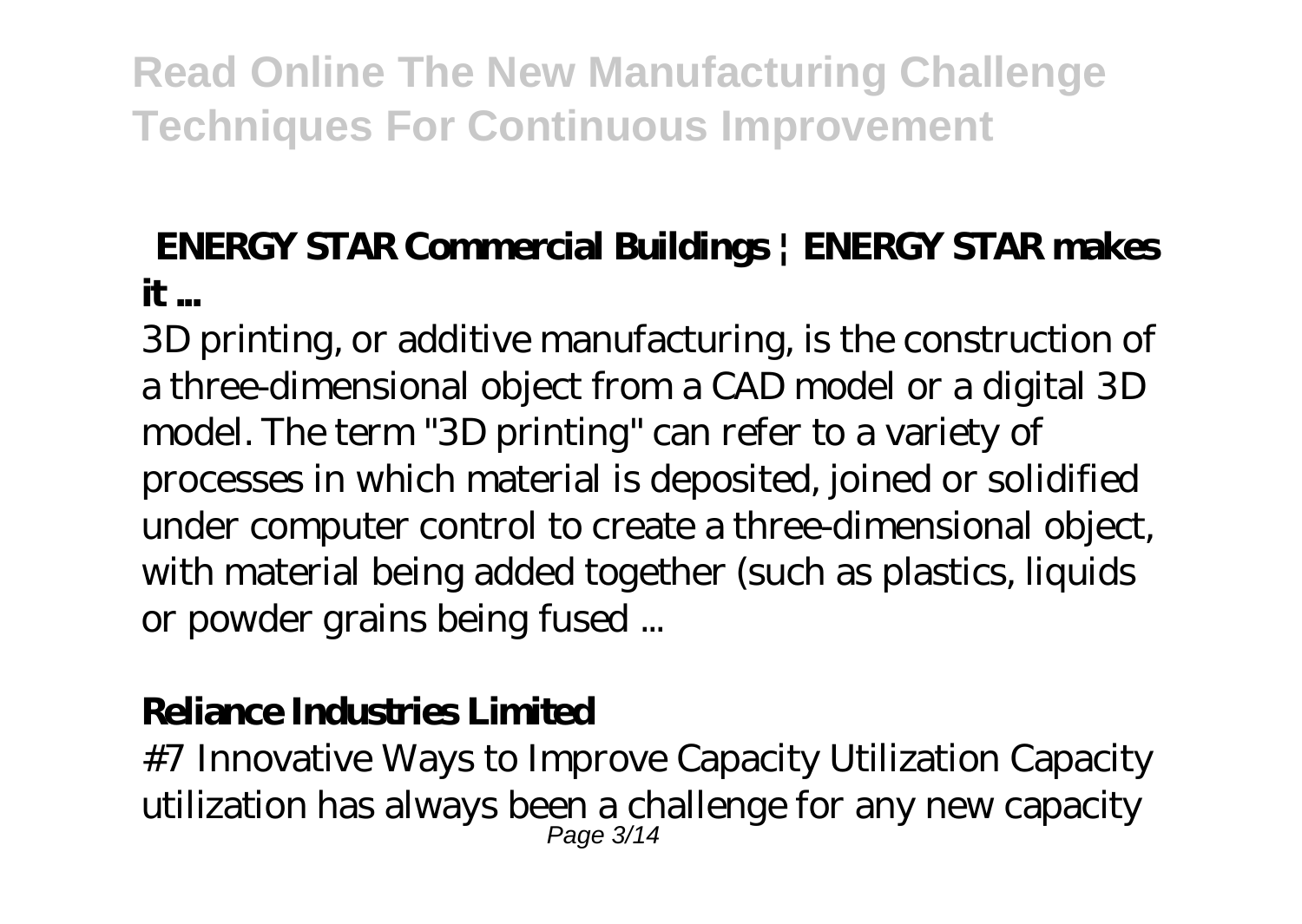installed or for those who are already established.

#### **#7 Innovative Ways to Improve Capacity Utilization**

The manufacturing of new vaccines is typically a lengthy (6 to 36 months), challenging and expensive process, as no standard process is available , .To deliver effective, precise, and consistent vaccines it is imperative to use good manufacturing practice (GMP) compliant equipment, facilities, and procedures.

#### **Lean Thinking and Methods - Kaizen | US EPA**

The Civil War was a time of great social and political upheaval. It was also a time of great technological change. Inventors and military men devised new types Page 4/14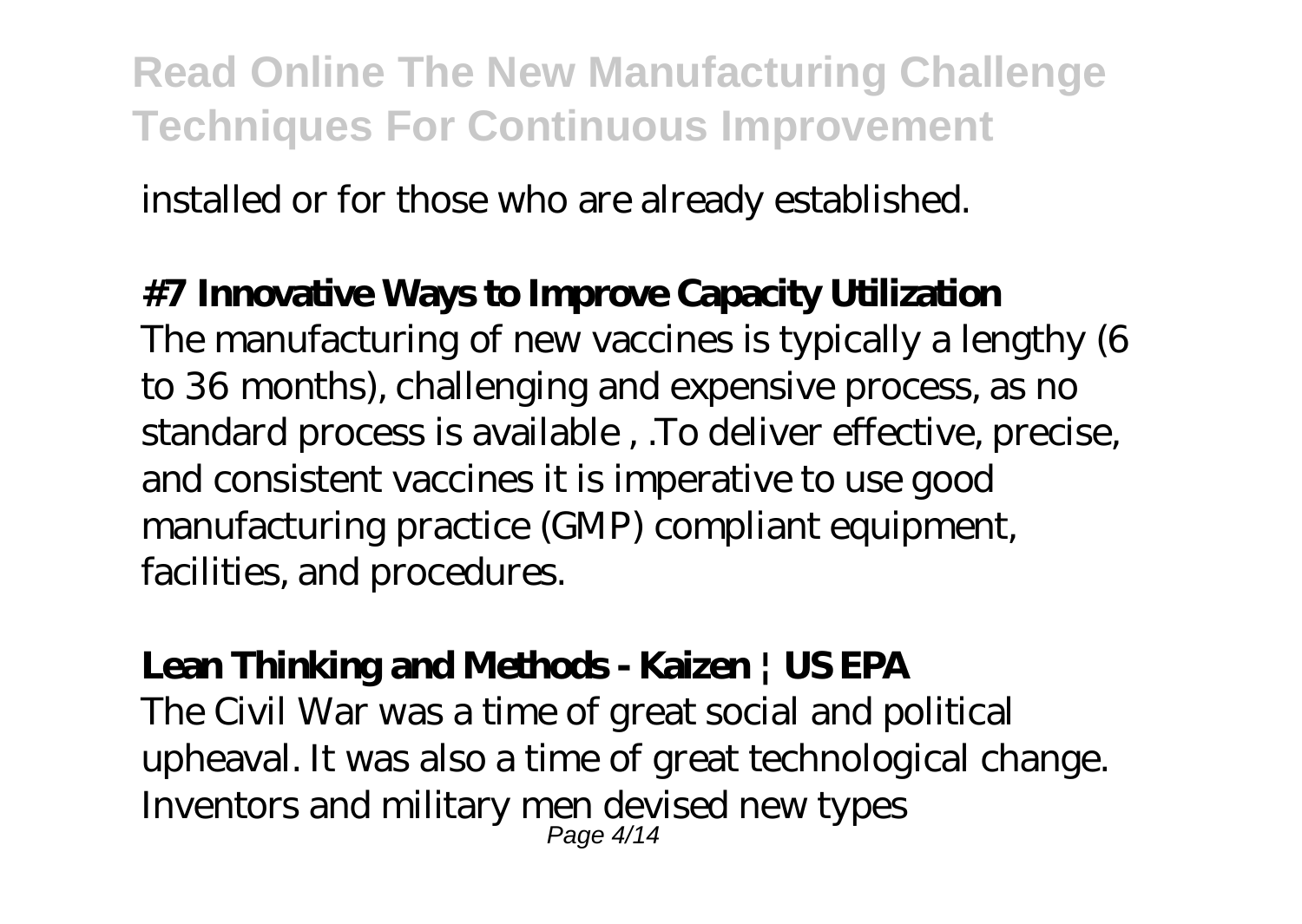## **Electrospinning - Wikipedia**

Design for Manufacturing (DFM) is the process of designing parts, components or products for ease of manufacturing with an end goal of making a better product at a lower cost. This is done by simplifying, optimizing and refining the product design. The acronym DFMA (Design for Manufacturing and Assembly) is sometimes used interchangeably with DFM.

#### **Synchrotron X-ray techniques could lead to improved AM steel**

To drive manufacturing innovation, spur job creation, and enhance manufacturing competitiveness, the Advanced Page 5/14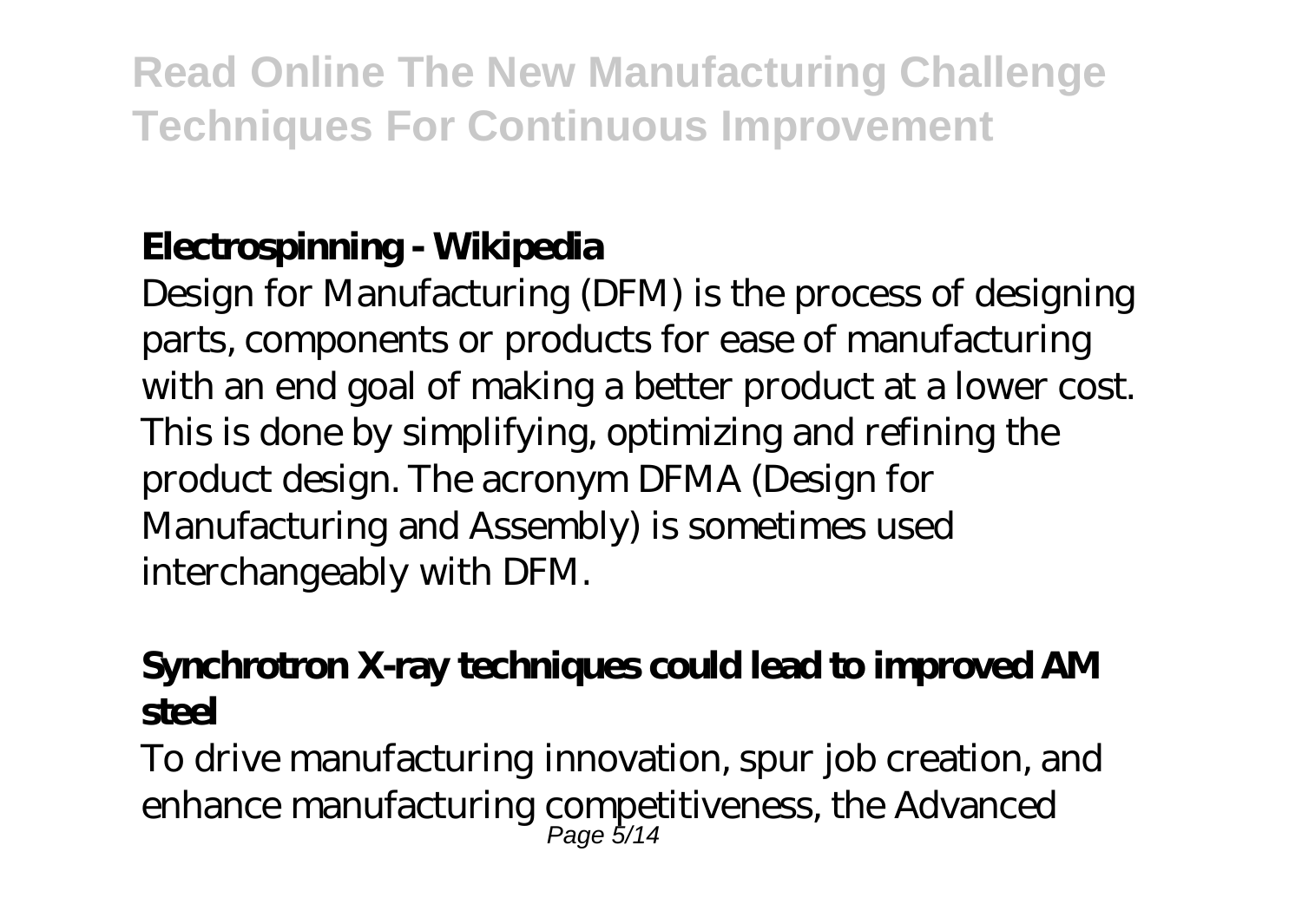Manufacturing Office (AMO) supports applied research, development, and demonstration in crosscutting, platform technologies to decarbonize the industrial sector and promote the development and growth of a resilient manufacturing sector ...

**Manufacturing process innovation for industrials | McKinsey** The SGS CPU conducted the first malaria challenge studies in Belgium with its own developed H3N2 (flu) virus. The CPU also contains a good manufacturing practice (GMP) production unit with level D, C, and B clean rooms for sterilestudy drug preparations.

#### **3D printing - Wikipedia**

Page 6/14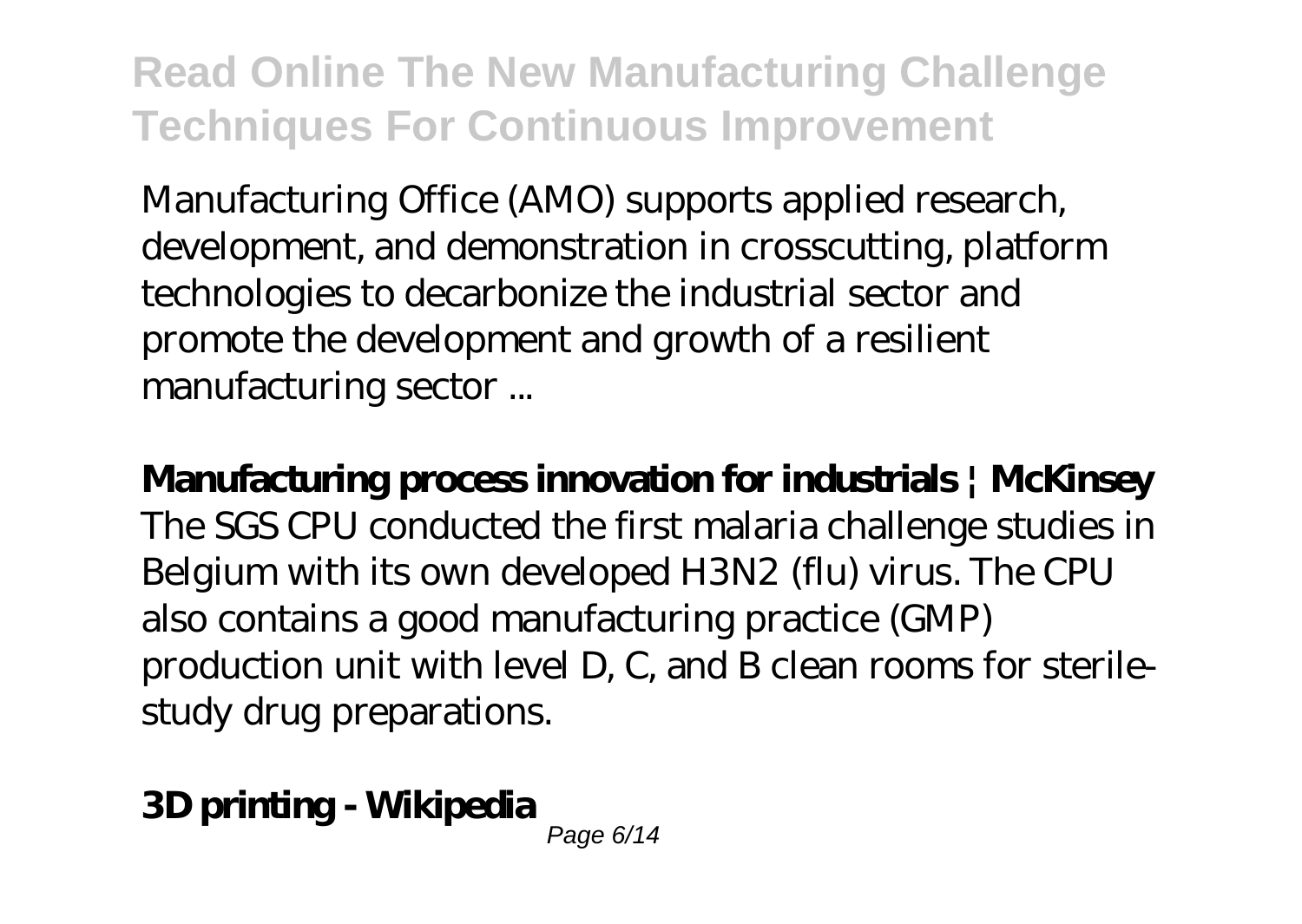Electrospinning is a fiber production method which uses electric force to draw charged threads of polymer solutions or polymer melts up to fiber diameters in the order of some hundred nanometers. Electrospinning shares characteristics of both electrospraying and conventional solution dry spinning of fibers. The process does not require the use of coagulation chemistry or high temperatures to ...

#### **Civil War Technology - HISTORY**

In 1947, manufacturing accounted for 25 percent of GDP in the United States. By 2019, it was down to just 11 percent, and it has slumped further throughout the COVID-19 pandemic. Industrial manufacturing—of products such as flow-control pumps, heating and air-conditioning systems, Page 7/14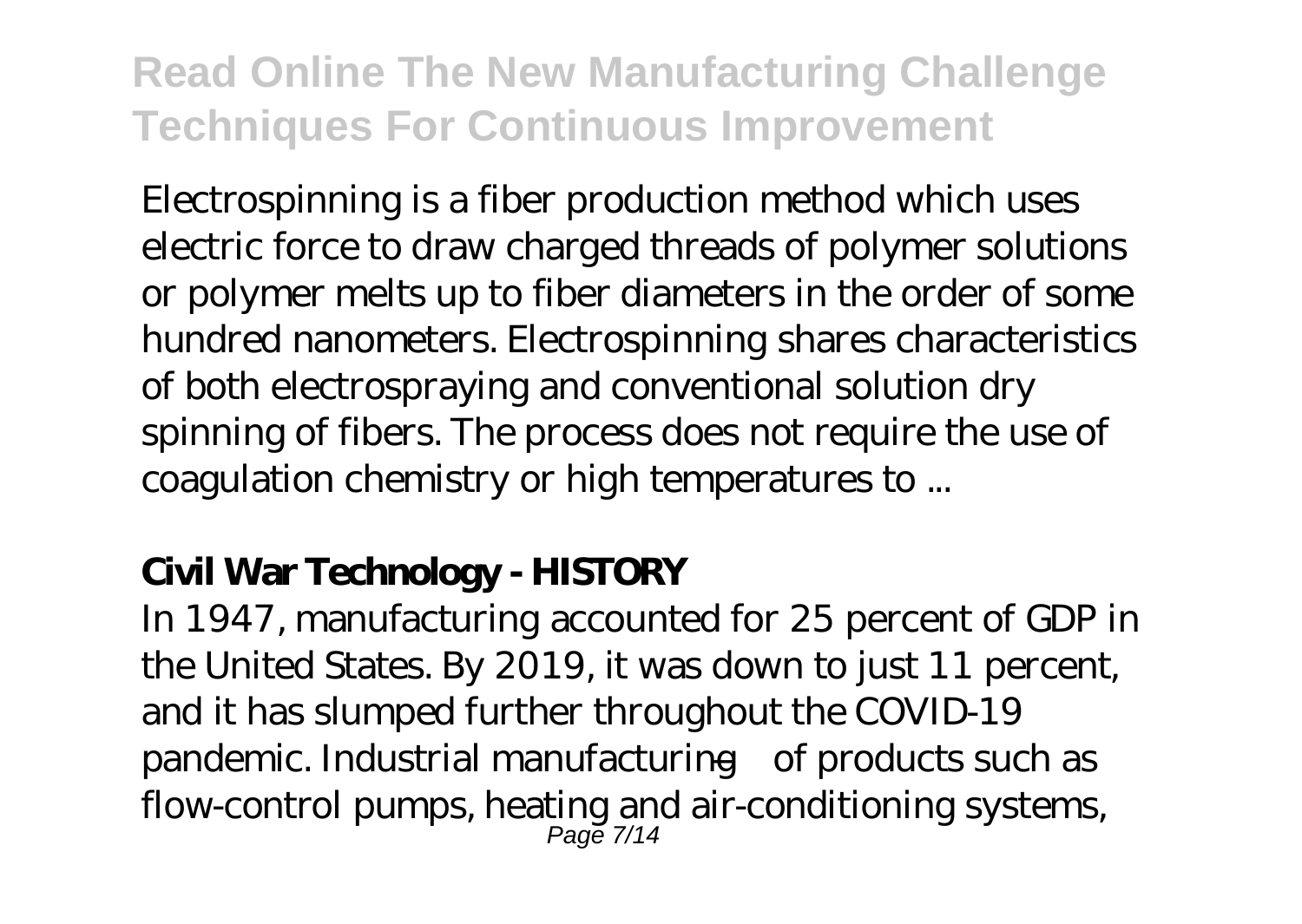and food-processing equipment—has been particularly hard hit.

**SGS Opens New Clinical Research Site in Belgium and ...** The same study also reveals that most popular AI use cases in manufacturing are improving: maintenance (29% of manufacturing AI use cases) quality (27%) This popularity is driven by the fact that manufacturing data is a good fit for AI/machine learning. Manufacturing is full of analytical data which is easier for machines to analyze.

#### **Mini nuclear reactors vie for key role in UK's push to hit ...**

Choose a catalog item, have it slightly modified, or ask PCI to design something new. Performance Controls boasts one of Page 8/14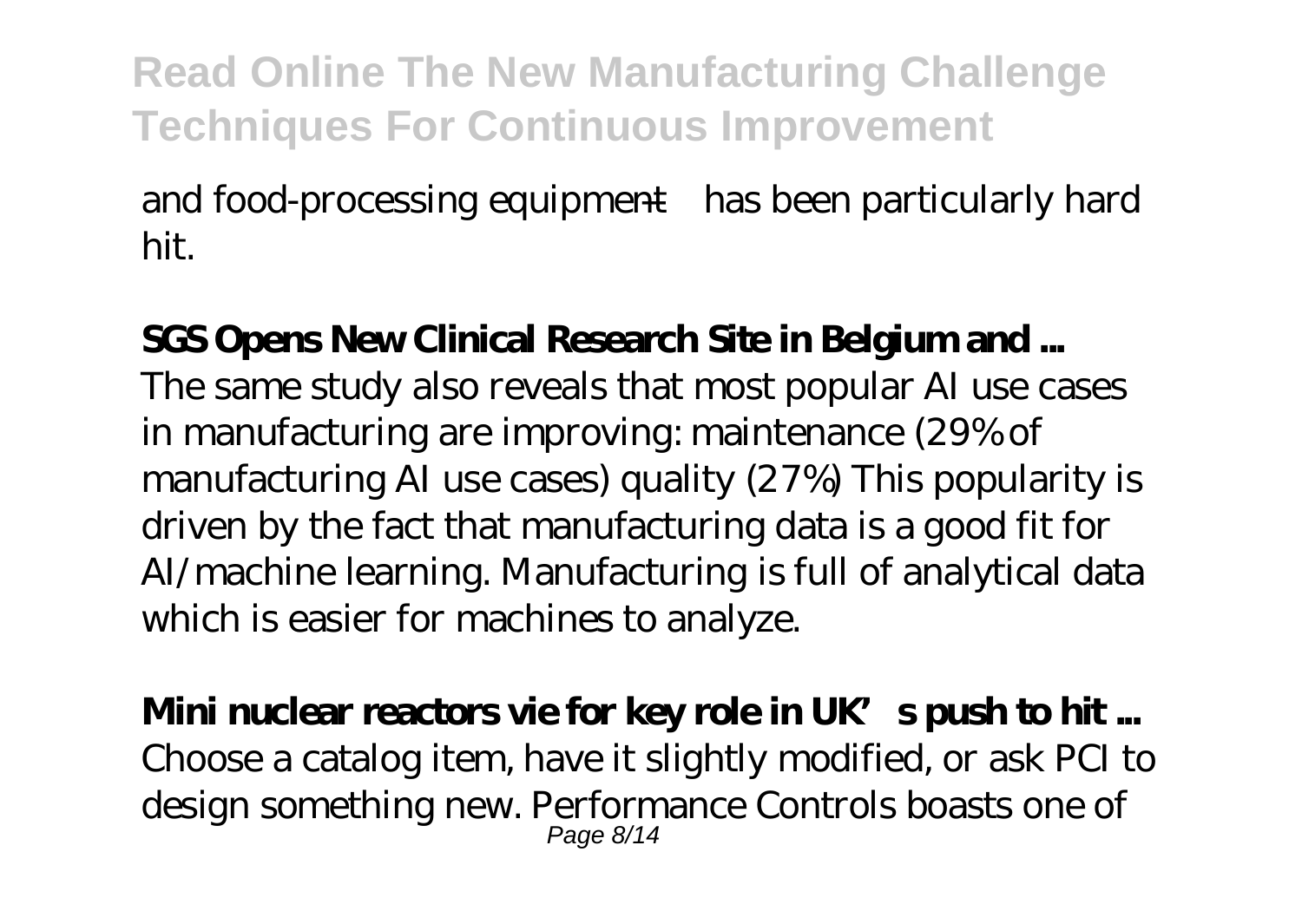the deepest power electronics design teams available anywhere in the world. Electronics, mechanical and software design, as well as design for manufacturing, are all done in one location, ensuring your new product will be robust.

#### **H2O.ai Looks to Douse Wildfires With New AI Challenge**

ENERGY STAR certified building locator. You'll find America's most energy- efficient buildings in our online registry.

#### **Performance Controls, Inc.**

18 KILLER IDEA GENERATION TECHNIQUES 1. SCAMPER. SCAMPER is an idea generation technique that utilizes action verbs as stimuli. It is a well-known kind of checklist developed by Bob Eberie that assists the person in coming Page 9/14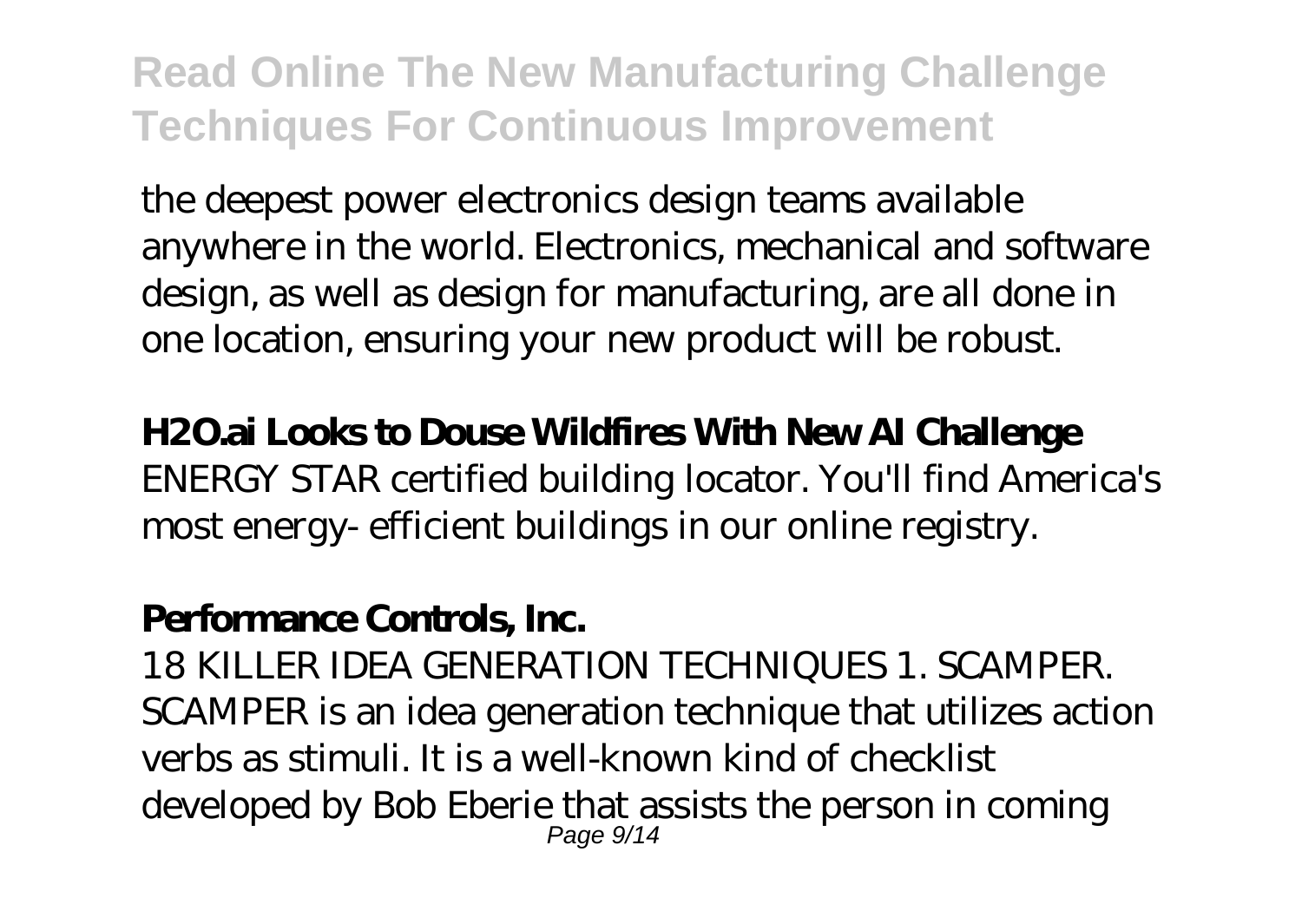up with ideas either for modifications that can be made on an existing product or for making a new product.

**Advanced Manufacturing Innovation District Scotland ...** Introduction. Kaizen, or rapid improvement processes, often is considered to be the "building block" of all lean production methods. Kaizen focuses on eliminating waste, improving productivity, and achieving sustained continual improvement in targeted activities and processes of an organization. Lean production is founded on the idea of kaizen – or continual improvement.

## **mRNA vaccines manufacturing: Challenges and bottlenecks**

China's merchants are vertically integrating everything Page 10/14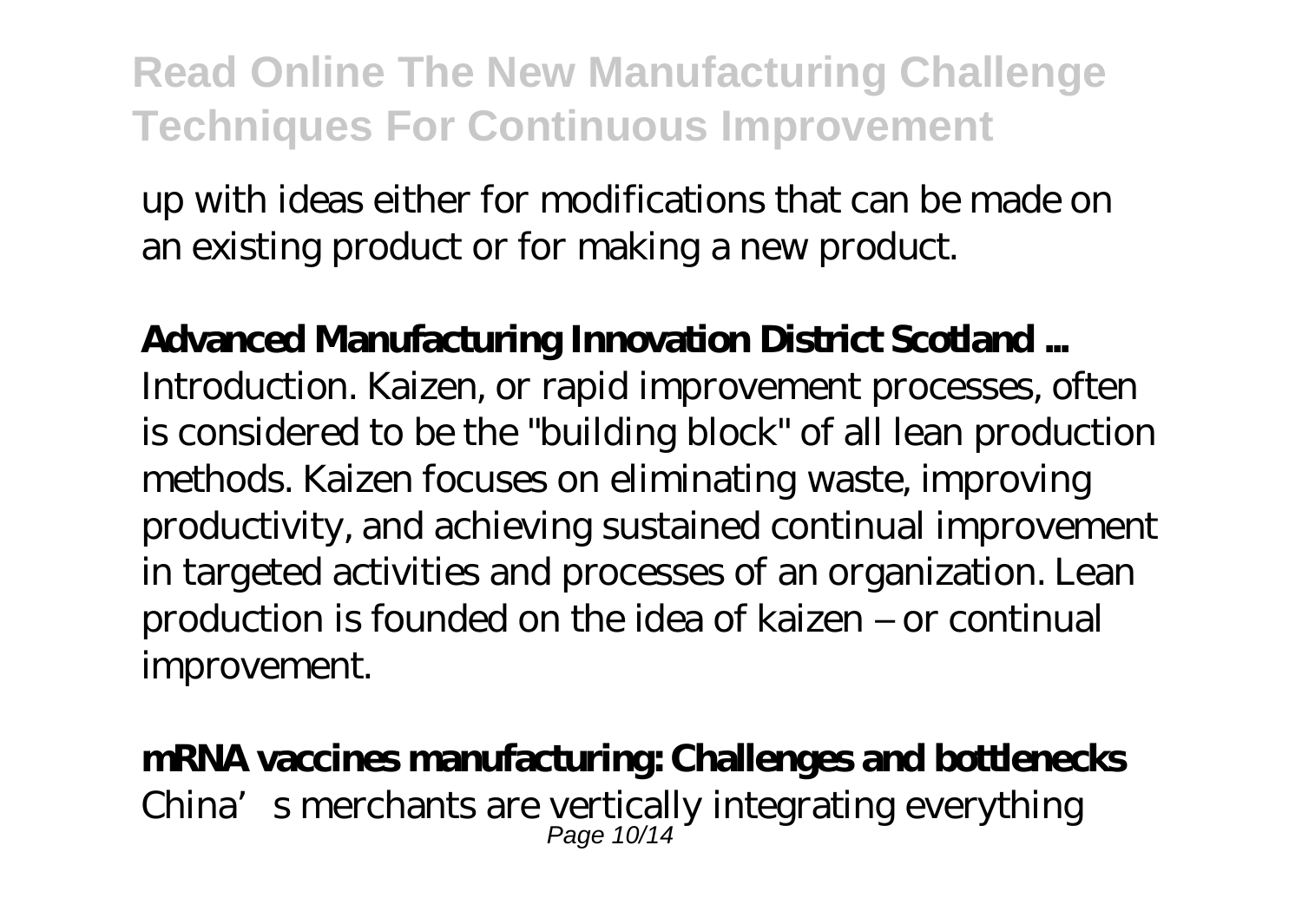they can, collecting pieces of the global manufacturing and shipping industrial base. Fleets of freighters ply the oceans like Spanish galleons of old bringing riches to the empire. Far-flung sources needed for production are extracted to be shipped to the industrial cities of China.

## **The New Manufacturing Challenge Techniques**

Wildfires rampage across millions of acres of U.S. land every year, threatening countless homes and lives and costing billions of dollars in damage. Many firms, institutions, and researchers have worked to bring computational resources meaningfully into the fight against wildfires, and now,  $H2O.ai$ ...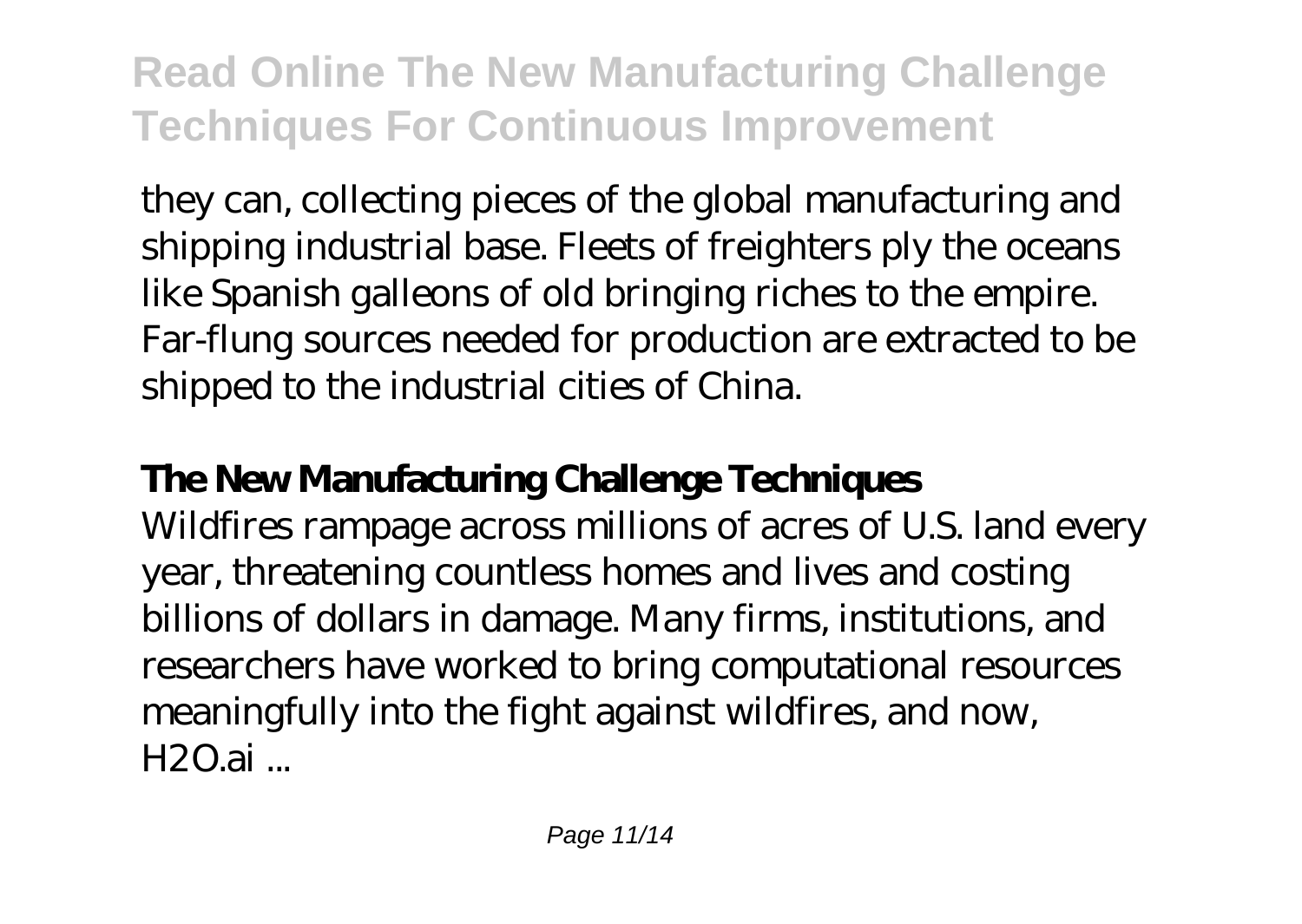## **18 Best Idea Generation Techniques | Cleverism**

Manufacturing Excellence At Reliance, manufacturing is a passion. ... This highly complex project was both an engineering and execution challenge and has been started in flawless manner in record time. We have also improved our competitiveness and feed flexibility by building a complete supply chain network for Ethane import for our Hazira ...

#### **Top 12 Use Cases / Applications of AI in Manufacturing** Wylfa had been earmarked for a new plant under British ... some environmentalists argue a big challenge is the UK's

lack of experience with modularisation manufacturing techniques that are key ...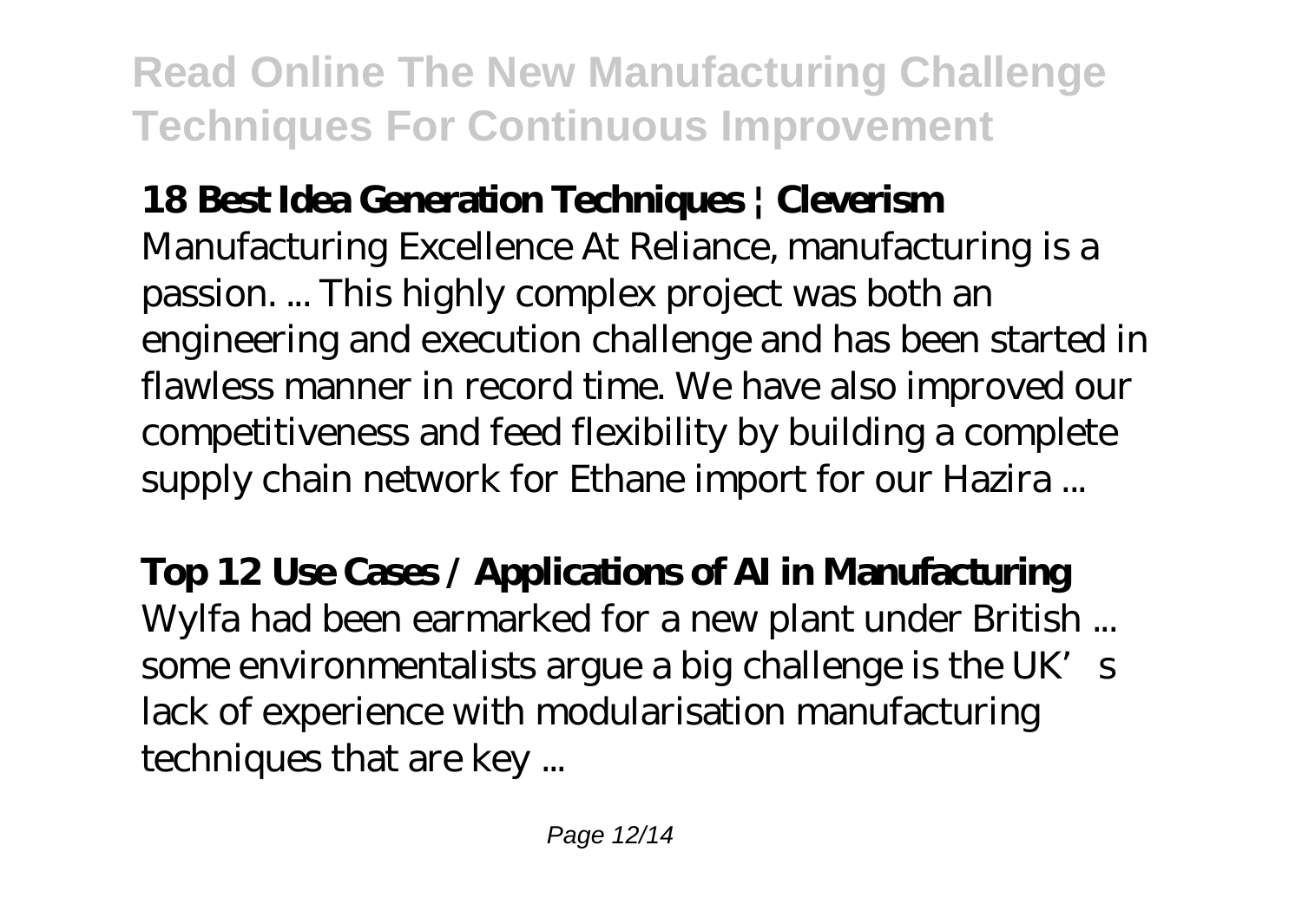#### **What is Design for Manufacturing or DFM?**

Using multimodal synchrotron X-ray techniques, the team reported new connections between build parameters and the defect state in the material. This enables the researchers to map pathways for engineering an even better corrosionresistant additively manufactured alloy. ... an underestimated challenge ; ... Wotton-Under-Edge, Gloucestershire ...

#### **Financial Opportunities: Funding Opportunity Exchange**

The challenge is on to find smarter, better ways of making things – and Scotland is in the vanguard of this manufacturing revolution. The Advanced Manufacturing Innovation District Scotland (AMIDS) is perfectly placed to manufacture a new way, for a new world. Page 13/14